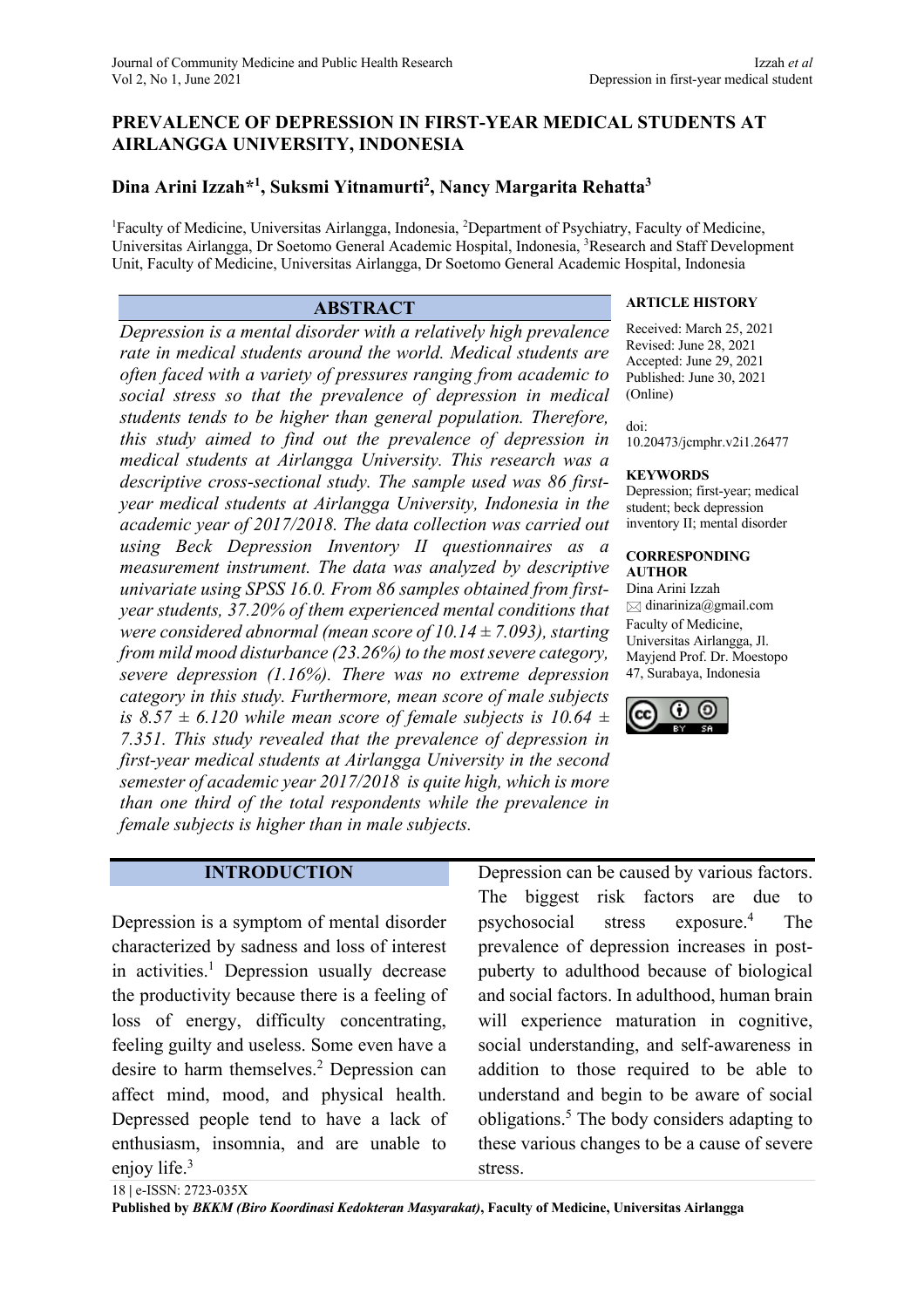Stress will trigger the amygdala to stimulate the hypothalamus to produce CRH. This hormone triggers the anterior pituitary to secrete ACTH, which causes the adrenal gland to produce cortisol hormone.<sup>6</sup> Normally, high systemic cortisol levels will give negative feedback to the hippocampus so the hypothalamus stops producing CRH.7 However, people who experience depression will have dysfunction in the HPA axis regulation so feedback does not occur.

There are parts of the brain that occur physiologically when they are depressed. Some areas have decreased activity such as anterior cingulate cortex, prefrontral cortex, subgenual cingulate, and ventral striatum but in some other areas increase, such as amygdala and orbitofrontal cortex. Generally the brain structure affected by depression will experience atrophy, however the pituitary will experience the opposite.<sup>7</sup> This change might affect a person's cognitive condition.

Medical students are often faced with a variety of pressures ranging from academic to adaptation and social stress, so that the prevalence of depression in medical students tends to be higher than that of the general population.8 Various studies were conducted to determine the prevalence rate of depression in medical students. The results for each study varied considerably. A study showed that the prevalence rate of depression in first-year medical students was  $57\%$ . Another study showed a depression rate of 21.5% in first-year medical students.10

If followed during the study period, the depression character in the first-year can be grouped into 3 clusters. Cluster 1 consisted of 68.5% medical students who had a stable low depression score. Cluster 2 was medical

Depression in first-year medical student

students with persistent depression during the study period, as much as 19.7%. Cluster 3 was medical students with depression in the first year and improved during the study period, as much as  $11.8\%$ <sup>10</sup> Persistent depression if unrecognized and uncontrolled will affect academic performance.

At Airlangga University, there are no studies that show the prevalence of depression in first-year medical students. This prevalence rate is important because various previous studies showed varying results. Therefore, this research is expected to be able to determine the prevalence rate of depression in Airlangga University. The results obtained can be used as a basis for taking action so that medical students do not experience persistent depression and gain better academic performance.

### **MATERIALS AND METHODS**

This was a descriptive study using crosssectional design. This research was carried out to medical students at Airlangga University. Population studied were firstyear students in the second semester of 2017/2018 academic year. Sample studied were students who are willing to fill out the online-distributed questionnaires. The inclusion criteria of this study were first-year students who wanted to fill out the questionnaire that had been given.

Data was obtained with a validated questionnaire in Indonesian, namely Beck Depression Scale II (BDI II). The questionnaire is a depression measuring instrument consisting of 21 items. Subjects chose one of four statements that best suited to their conditions being experienced on each item. Furthermore, the total score was categorized based on the predetermined cut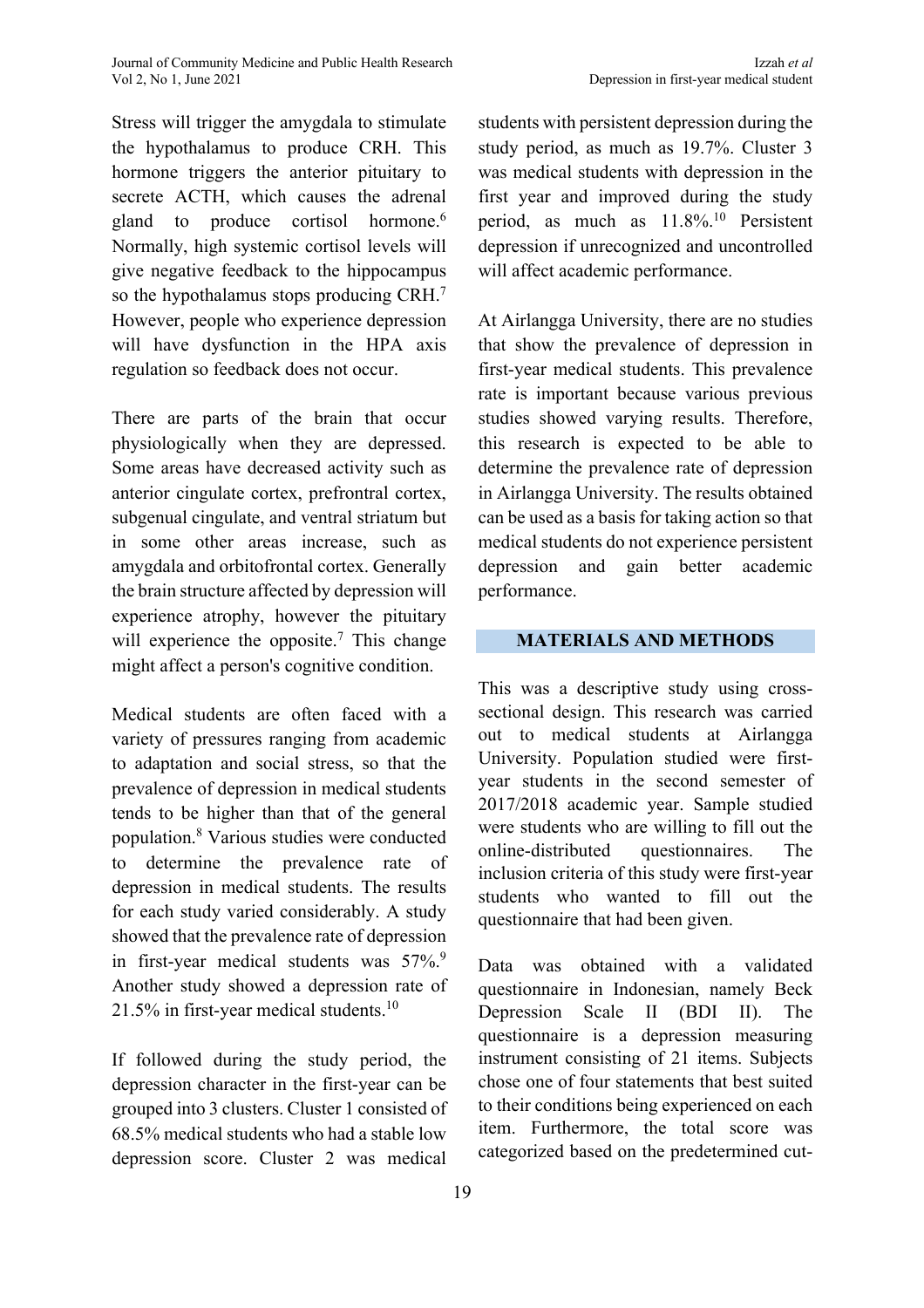off. BDI II scores ranged from 0 to 63. Subjects with score of 0–10 were considered normal. Those with score of 11 – 16 indicated mild mood distubance, 17–20 showed borderline clinical depression, 21–30 were moderate depression, 31–40 were severe depression, while the score above 40 indicated extreme depression. The data were analyzed both statistically with SPSS 16.0 and explained descriptively. The statistic are displayed in the form of table and chart.

## **RESULTS**

The total number of subject who valid in completing the questionnaire were 86 students. The average total sample is 10.14 with a standard deviation of 7.093 and a median of 9.0 (Table 1). Furthermore, the sample was categorized based on the depression score obtained from the questionnaire. Apparently, only 62.79% subjects were considered normal, while the other (37.20%), or more than one third of the samples, were abnormal. The abnormal subjects consisted of five categories, consisting of 23.26% subjects with mild mood disturbance, 4.65% subjects with borderline clinical depression, 8.13% subjects with moderate depression, and 1.16% subject suffered severe depression with a BDI II score of 33. However, in this study no one suffered from extreme depression. But, there were two of the respondents who had suicidal thoughts.

The number of male and female subjects in this study was quite unbalanced. The ratios of the number of males to that of females was 1:3. Furthermore, in terms of score depression, female subjects appeared to score higher in average than male subjects. The highest score in male subjects was only 22  $(n=1)$ , while the scores of 23-33  $(n=5)$  were

experienced entirely by female subjects. This means that the category of severe depression is suffered by female subject.

|            |  |  | Table 1. Statistical data on prevalence of |  |
|------------|--|--|--------------------------------------------|--|
| depression |  |  |                                            |  |

|                                      | N(%       | $Mean \pm SD$                 | Med   | Min-max   |
|--------------------------------------|-----------|-------------------------------|-------|-----------|
| Total                                | 86        | $10.14 \pm 7.093$             | 9.0   | $0 - 33$  |
| Considered<br>normal                 |           | 54 (62.79) $5.87 \pm 3.144$   | 6.0   | $0 - 10$  |
| Considered<br>not normal             |           | $32(37.20)$ $17.34 \pm 5.976$ | 15.0  | $11 - 33$ |
| Mild mood<br>disturbance             |           | $20(23.26)$ $13.5 \pm 1.638$  | 13.0  | $11 - 16$ |
| Borderline<br>clinical<br>depression | 4 (4.65)  | $18.25 \pm 0.500$             | 18.25 | $18 - 19$ |
| Moderate<br>depression               | 7(8.13)   | $25.57 \pm 2.507$             | 25.0  | $22 - 30$ |
| Severe<br>depression                 | 1(1.16)   | $33.00 \pm 0$                 | 33.0  | 33        |
| Extreme<br>depression                |           |                               |       |           |
| Male                                 | 21 (24.4) | $8.57 \pm 6.120$              | 7.0   | $0 - 22$  |
| Female                               |           | 65 (75.5) $10.64 \pm 7.351$   | 9.0   | $0 - 33$  |



**Figure 1**. Prevalence of depression chart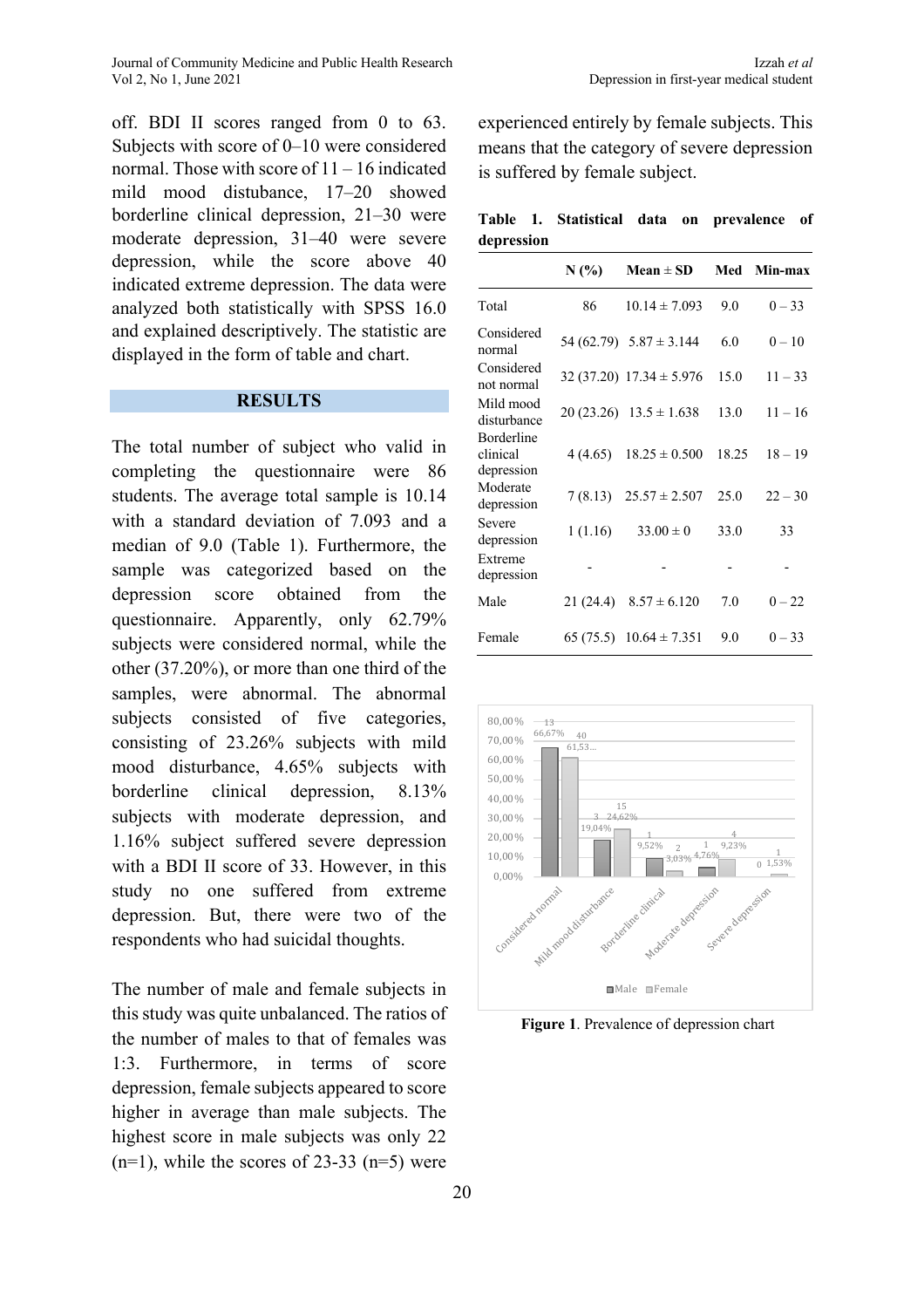## **DISCUSSION**

Depression which in this study was measured using Beck Depression Inventory II showed that the number of depressive symptoms in all respondents was 37.20%. A study in India using the Zung's Self Rating Depression Scale (ZSRDS) showed that the prevalence rate of depression in first-year medical students was 9.1% consisting of mild and moderate depression.<sup>11</sup> Another study in India using the Beck Depression Scale (BDI) showed a depression rate of 57%, with 33% classified as mild depression.<sup>9</sup> Meanwhile, a study in Palestine using BDI II showed that 33.4% of first-year medical students experienced depression. A total of 9.1% had severe depression.<sup>12</sup>

According to the previous studies, depression rates in first-year medical students are higher when compared to the year after. This statement is supported by a study in Portugal which showed a depression rate of 72.5% in the first year, 29.1% in the second year and 54.9% in the third year.<sup>13</sup> Another study compared mean scores of depression using the BDI. The results showed an average score of 8.57, 7.13, 6.47, 6.84 in the first, second, third and fourth years respectively.<sup>10</sup>

This can be caused by the fact that first-year students still need time to adapt to new environments that are full of pressure. The rate of depression in medical students is higher in the first year of study with the most precipitating factors due to academic stress, followed by social adaptation problems.<sup>14</sup> Students experience various pressures during lectures, including academic demands, nonacademic activities, time restrictions, and demands for adjustments to the social environment. In medical students, these

demands can be even more severe due to various additional challenges, whether the increasingly heavy burden pursued by the target score and time or the challenges of a stressful adaptation to social environment.<sup>15</sup>

Comparison rates of depression in female subjects in this study (38.47%, mean  $10.64 \pm$ 7.351) is higher than that in male (33.33%, mean  $8.57 \pm 6.12$ ). Global Burden of Disease showed that the depression rates in the world are always higher in women. In 2017, the prevalence of depression in women were 4.12% and men were 2.73%. Meanwhile in Indonesia, the prevalence of depression in women were 3.14% and men were 2.13%.16 Likewise in medical students, the depression rate was significantly higher for women (59.7%) than men  $(45.6\%)$ .<sup>13</sup>

The previous study stated that this is due to differences in reactivity, one of which is about stress coping styles.17 Hormonal change is one of the reasons that can explain the cause of high prevalence of depression in female compared to male. Fluctuating systemic estrogen levels can trigger depression, especially when levels are low in the blood. Whereas in male, even though estrogen levels are low in blood, they do not experience fluctuations. In addition, the brain has an important role in the low prevalence of depression in male so that depression in male is explained more complex.18

#### **CONCLUSION**

Prevalence of depression rates in Airlangga University medical students in the first semester of the academic year 2017/2018 is relatively higher than other previous studies. Depression scores in female subjects were found to be higher compared to that in male.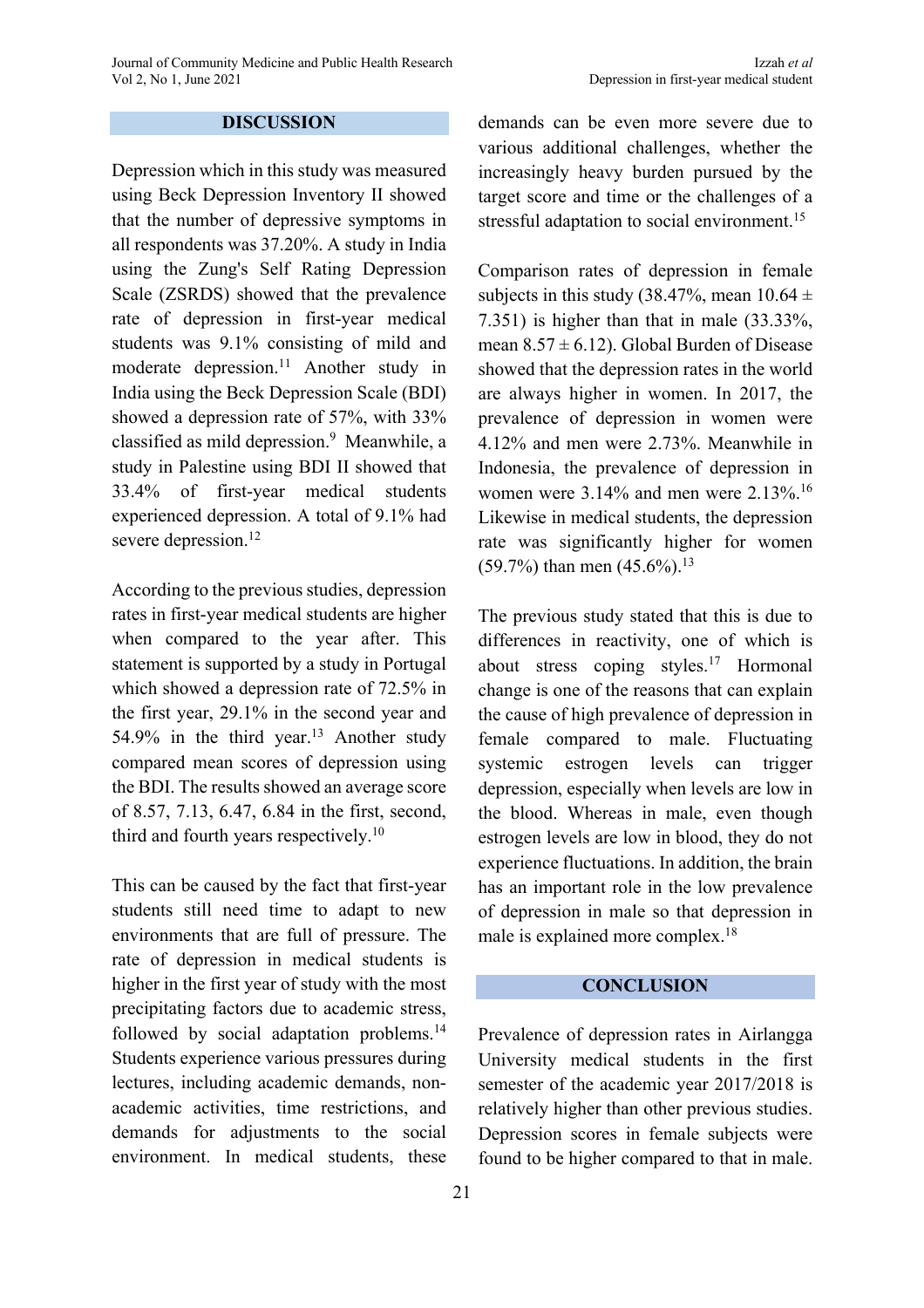In fact, the highest score in this study was experienced by a female subject at the level of severe depression.

Due to the high prevalence rate of depression among first-year medical students, it would be very nice if education providers were aware and paid special attention. This is intended to prevent persistent depression that will affect student academic performance.

## **REFERENCES**

- 1. National Institute of Mental Health (2017). Depression Overview Risk Factors.
- 2. World Health Organization (2018). Mental health Depression: let's talk. Available at https://www.who.int/ news/item/30-03-2017-depression-lets-talk-says-who-as-depression-topslist-of-causes-of-ill-health. Accessed June 29, 2018
- 3. Cui R, Cui R (2015). Editorial: A Systematic Review of Depression. Curr Neuropharmacol, 13(4), 480
- 4. Sharma B, Wavare R (2013). Academic stress due to depression among medical and para-medical students in Indian Medical College: Health initiatives cross sectional study. J Heal Sci ,3(5), 29–38
- 5. Thapar A, Collishaw S, Pine D, et al (2012). Effect of stimulus intensity on spine recorded somatosensory evoked potential in dogs. Am J Vet Res, 379(9820), 1056-1067
- 6. Ionescu DF, Niciu MJ, Mathews DC, et al (2013). Neurobiology of anxious depression: a review. Depress Anxiety, 30(4), 374–85
- 7. Rot MAH, Mathew SJ, Charney DS (2009). Neurobiological mechanisms in major depressive disorder. Can Med Assoc J, 180(3), 305–313
- 
- 8. Sidana S, Kishore J, Ghosh V, et al (2012). Magnetic Resonance Imaging in Pregnancies Complicated by Gestational Diabetes Predicts Infant Birthweight Ratio and Neonatal Morbidity. Am J Perinatol, 5(5), 247– 250.
- 9. Kumar GS, Jain A, Hegde S (2012). Prevalence of depression and its associated factors using Beck Depression Inventory among students of a medical college in Karnataka. Indian J Psychiatry, 54(3), 223–226.
- 10. Silva V, Costa P, Pereira I, et al (2017). Depression in medical students: Insights from a longitudinal study. BMC Med Educ, 17(1), 1–9
- 11. Rajesh L, Reddy EA, Shaik S, et al (2015). Perceived stress and prevalence of depression among firstyear medical students. J Dr NTR Univ Heal Sci, 4(4), 209
- 12. Shawahna R, Hattab S, Al-Shafei R, et al (2020). Prevalence and factors associated with depressive and anxiety symptoms among Palestinian medical students. BMC Psychiatry, 20(1), 1–13
- 13. Inam BS (2007). Anxiety and Depression among Students of a Medical College in Saudi Arabia. Int J Health Sci (Qassim), 1(2), 295–300.
- 14. Basnet B, Jaiswal M, Adhikari B, et al (2012). Depression among undergraduate medical students. Kathmandu Univ Med J, 10(39), 56–59
- 15. Sreeramareddy CT, Shankar PR, Binu VS, et al (2007). Psychological morbidity, sources of stress and coping strategies among undergraduate medical students of Nepal. BMC Med Educ, 7, 1–8.
- 16. Global Burden of Disease (2017). Prevalence of depression, males vs. females, Our World in Data. Available at https://ourworldindata.org/grapher/ prevalence-of-depression-males-vsfemales. Accessed July 5, 2018